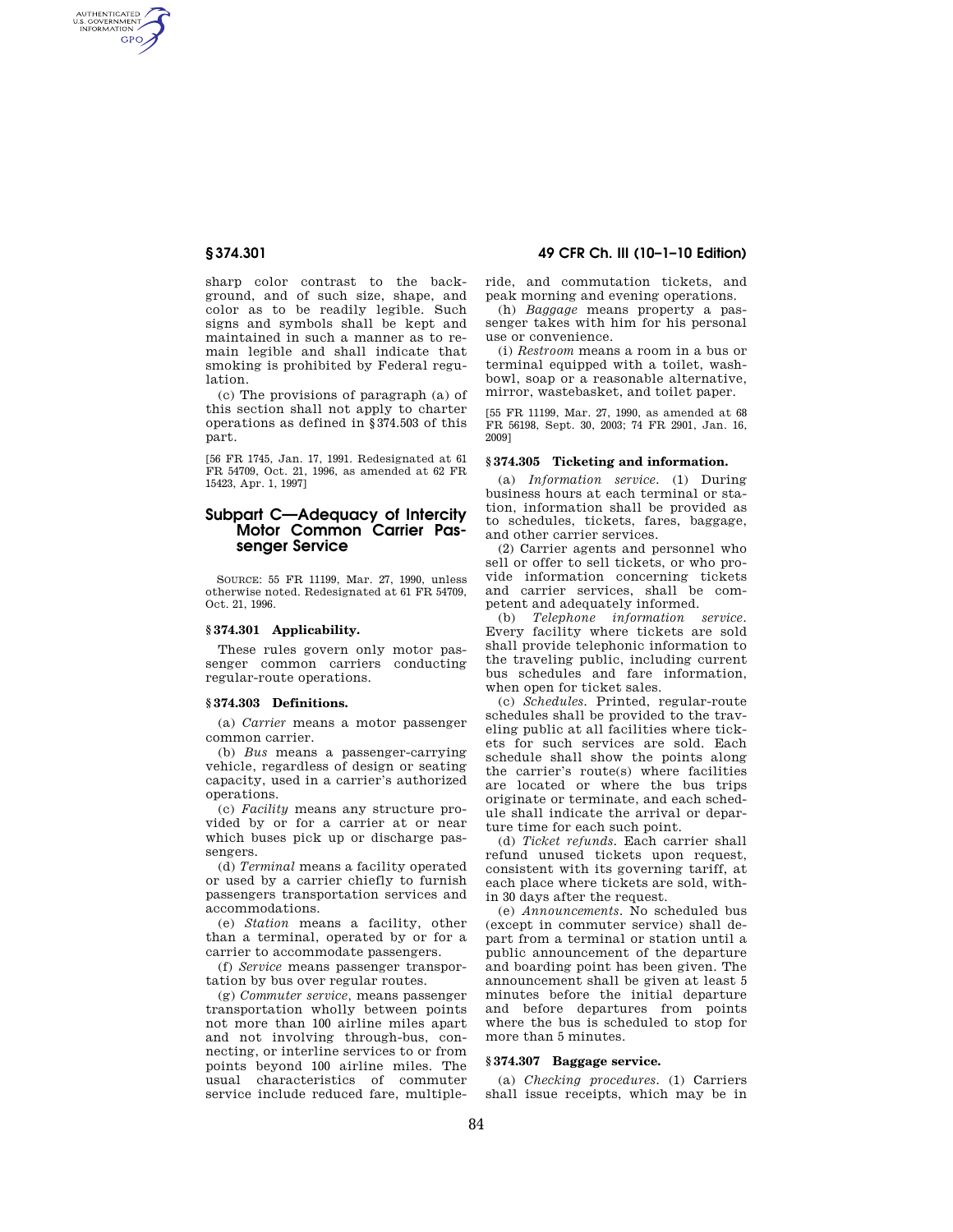# **Federal Motor Carrier Safety Administration, DOT § 374.307**

the form of preprinted tickets, for all checked services baggage.

(2)(i) If baggage checking service is not provided at the side of the bus, all baggage checked at a baggage checking counter at least 30 minutes but not more than 1 hour before departure shall be transported on the same schedule as the ticketed passenger.

(ii) If baggage checking service is provided at the side of the bus, passengers checking baggage at the baggage checking counter less than 30 minutes before the scheduled departure shall be notified that their baggage may not travel on the same schedule. Such baggage must then be placed on the next available bus to its destination. All baggage checked at the side of the bus during boarding, or at alternative locations provided for such purpose, shall be transported on the same schedule as the ticketed passenger.

(b) *Baggage security.* All checked baggage shall be placed in a secure or attended area prohibited to the public. Baggage being readied for loading shall not be left unattended.

(c) *Baggage liability.* (1) No carrier may totally exempt its liability for articles offered as checked baggage, unless those articles have been exempted by the Secretary. (Other liability is subject to subpart D of this part). A notice listing exempted articles shall be prominently posted at every location where baggage is accepted for checking.

(2) Carriers may refuse to accept as checked baggage and, if unknowingly accepted, may disclaim liability for loss or damage to the following articles:

(i) Articles whose transportation as checked baggage is prohibited by law or regulation;

(ii) Fragile or perishable articles, articles whose dimensions exceed the size limitations in the carrier's tariff, receptacles with articles attached or protruding, guns, and materials that have a disagreeable odor;

(iii) Money; and

(iv) Those other articles that the Secretary exempts upon petition by the carrier.

(3) Carriers need not offer excess value coverage on articles of extraordinary value (including, but not limited to, negotiable instruments, papers, manuscripts, irreplaceable publications, documents, jewelry, and watches).

(d) *Express shipments.* Passengers and their baggage always take precedence over express shipments.

(e) *Baggage at destination.* All checked baggage shall be made available to the passenger within a reasonable time, not to exceed 30 minutes, after arrival at the passenger's destination. If not, the carrier shall deliver the baggage to the passenger's local address at the carrier's expense.

(f) *Lost or delayed baggage.* (1) Checked baggage that cannot be located within 1 hour after the arrival of the bus upon which it was supposed to be transported shall be designated as lost. The carrier shall notify the passenger at that time and furnish him with an appropriate tracing form.

(2) Every carrier shall make available at each ticket window and baggage counter a single form suitable both for tracing and for filing claims for lost or misplaced baggage. The form shall be prepared in duplicate and signed by the passenger and carrier representative. The carrier or its agent shall receive the signed original, with any necessary documentation and additional information, and the claim check, for which a receipt shall be given. The passenger shall retain the duplicate copy.

(3) The carrier shall make immediate and diligent efforts to recover lost baggage.

(4) A passenger may fill out a tracing form for lost unchecked baggage. The carrier shall forward recovered unchecked baggage to the terminal or station nearest the address shown on the tracing form and shall notify the passenger that the baggage will be held on a will-call basis.

(g) *Settlement of claims.* Notwithstanding 49 CFR 370.9, if lost checked baggage cannot be located within 15 days, the carrier shall immediately process the matter as a claim. The date on which the carrier or its agent received the tracing form shall be considered the first day of a 60-day period in which a claim must be resolved by a